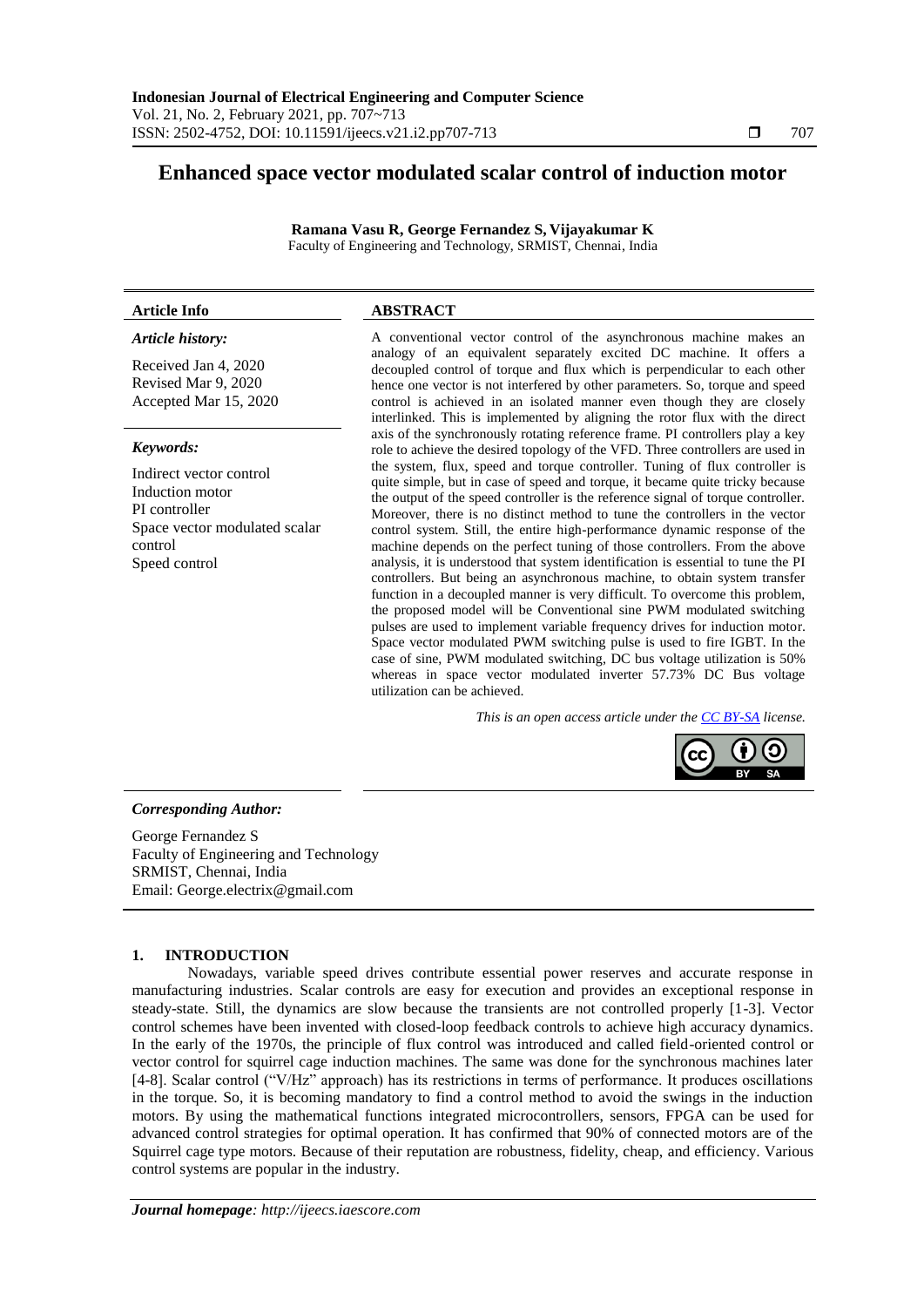AC drives is difficult for decoupled control. The rotor current in the squirrel cage motor is inaccessible. So, the control signals can be provided to only the stator current. Vice versa the torque equation is a non-linear function which is needed to find a linear control to achieve maximum torque generation [9- 14]. However, it is challenging to achieve. But a better solution can be provided by the vector control method to overcome the challenge mentioned before. The existing system is designed vector control VFDs to operate the secondary sodium pump Motors rating of 2600 KW with speed from zero rpm to 860 rpm & Primary sodium pump Motors rating of 3700 KW with speed from zero rpm to 590 rpm respectively [15-20]. The following disadvantages of existing vector control VFD system.

- a) Require tachometer feedback from the motor. Which increases the price of the AC motor, and there is cost associated with mounting, wiring, and maintaining it. Since speed regulation is highly essential of our plant process requirement (Even one rpm also need to regulate during power operation). To achieve this speed regulation comprehensive circuit arrangement need to be incorporated.
- b) Regeneration is more difficult with vector VFDs than traditional thyristor drives. Various components have all been used for regeneration with vector VFDs.
- c) While the vector VFDs is used for dynamic braking applications, it requires different solutions. It might need dc braking to give functional dynamic braking. It is essential because the regulator on AC VFDs must be active to break the load.
- d) Standard IM can be utilized with vector VFDs. Still, the high-performance inclinations of these VFDs can place more substantial requirements. Particular attention must be given to motors for optimized constant torque, high-overload duty over a wide speed range.

Hence, a new method is proposed to over the drawbacks which is presented in the next section.

#### **2. PROPOSED METHOD**

The following equations give a dynamic model of an induction motor in asynchronously rotating d-q reference frame expressed in terms of state variables [21-23].

$$
\frac{d_{\text{isd}}}{dt} = -\left(\frac{R_s}{\sigma L_s} + \frac{1-\sigma}{\sigma \tau_r}\right) \text{isd} + \omega_e \, i_{\text{sd}} + \omega_e i_{\text{sd}} + \frac{L_m}{\sigma L_s L_r \tau_r} \varphi_{\text{rd}} + \frac{L_m \omega_r}{\sigma L_s L_r} \varphi_{\text{rq}} + \frac{1}{\sigma L_s} V_{\text{sd}}
$$
\n
$$
\frac{d_{\text{isq}}}{dt} = -\omega_e \, i_{\text{sd}} - \left(\frac{R_s}{\sigma L_s} + \frac{1-\sigma}{\sigma \tau_r}\right) \text{isd} - \frac{L_m \omega_r}{\sigma L_s L_r} \varphi_{\text{rd}} + \frac{L_m}{\sigma L_s L_r \tau_r} \varphi_{\text{rq}} + \frac{1}{\sigma L_s} V_{\text{sq}}
$$
\n
$$
\frac{d\varphi_{\text{rd}}}{dt} = \frac{L_m}{\tau_r} i_{\text{sd}} - \frac{1}{\tau_r} \varphi_{\text{rd}} + (\omega_e - \omega_r) \varphi_{\text{rq}}
$$
\n
$$
\frac{d\varphi_{\text{rq}}}{dt} = \frac{L_m}{\tau_r} i_{\text{sd}} - (\omega_e - \omega_r) \varphi_{\text{rd}} - \frac{1}{\tau_r} \varphi_{\text{rq}}
$$
\n
$$
T_e = \frac{3p}{4} \frac{L_m}{L_r} \big( \varphi_{\text{rd}} i_{\text{sd}} - \varphi_{\text{rq}} i_{\text{sd}} \big) \tag{1}
$$

Where,

 $i_{sd}$  and *isq* stator current. *Vsd* and *Vsd* stator voltage. *ψrd* and *ψrq* rotor flux linkage.  $\sigma = 1 - L^2 m / L_r$  is the leakage coefficient.  $L_s$ ,  $L_r$ ,  $L_\omega$  Mutual inductance of rotor and stator. *Rs* and *Rr* resistance of rotor and stator.  $\omega_e$  is the synchronous speed

Reverse Park's transformation is used for obtaining the relation between stationary and synchronizing rotating reference.

$$
\begin{bmatrix} \chi_a \\ \chi_b \\ \chi_c \end{bmatrix} = \begin{bmatrix} \cos(\theta_e) & -\sin(\theta_e) \\ \cos(\theta_e - \frac{2\pi}{3}) & -\sin(\theta_e - \frac{2\pi}{3}) \\ \cos(\theta_e + \frac{2\pi}{3}) & -\sin(\theta_e + \frac{2\pi}{3}) \end{bmatrix} \begin{bmatrix} \chi_d \\ \chi_q \end{bmatrix}
$$
(2)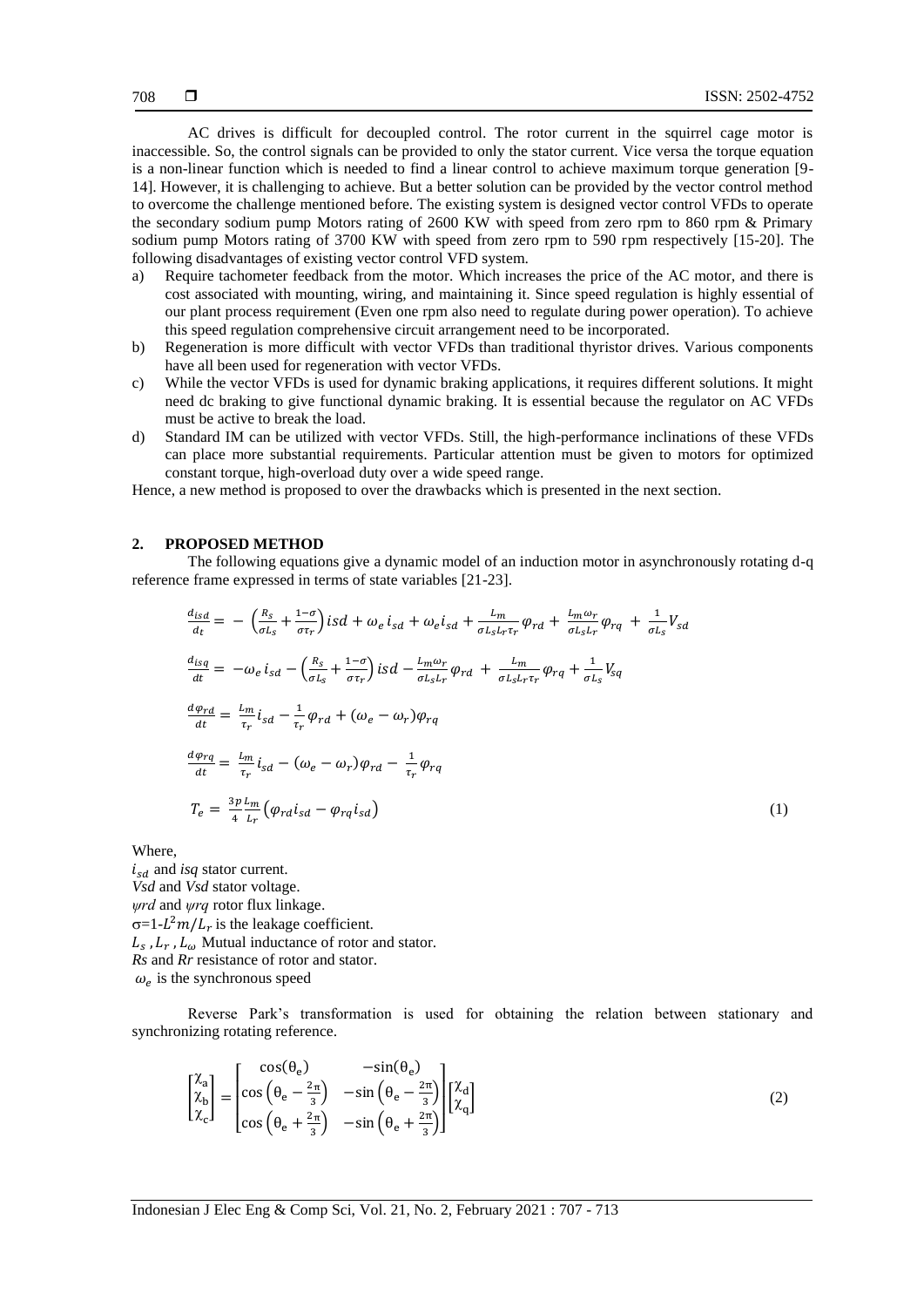The foremost goal of the scalar control is to manage the torque and the flux individually. if the current element is adapted or regulated in the flux direction while another current is set perpendicular to it, the machine will operate as a DC machine. The FOC is satisfies as follows.

$$
\varphi_{rq} = 0 \,, \varphi_{rd} = \varphi_r \tag{3}
$$

Then, the dynamic part (1) can be further simplified to,

$$
\frac{d_{isd}}{dt} = -\left(\frac{R_s}{\sigma L_s} + \frac{1-\sigma}{\sigma \tau_r}\right)isd + \omega_e i_{sq} + \omega_e i_{sd} + \frac{L_m}{\sigma L_s L_r \tau_r} \varphi_{rd} + \frac{L_m \omega_r}{\sigma L_s L_r} \varphi_{rq} + \frac{1}{\sigma L_s} V_{sd} \tag{4}
$$

$$
\frac{d_{isq}}{dt} = -\omega_e \, i_{sd} - \left(\frac{R_s}{\sigma L_s} + \frac{1-\sigma}{\sigma \tau_r}\right) \, \text{isq} \, - \frac{L_m \omega_r}{\sigma L_s L_r} \varphi_{rd} \, + \frac{1}{\sigma L_s} V_{sq} \tag{5}
$$

$$
\frac{d\varphi_{rd}}{dt} = \frac{L_m}{\tau_r} iS \, d - \frac{1}{\tau_r} \varphi_{rd} \tag{6}
$$

$$
0 = \frac{L_m}{\tau_r} i_{sq} - (\omega_e - \omega_r) \varphi_{rd} \tag{7}
$$

$$
T_e = \frac{3p}{4} \frac{L_m}{L_r} \varphi_{rd} i_{sq} \tag{8}
$$

Therefore, torque (8) becomes equivalent to the DC machine as follows,

$$
T_e = \frac{3p \ln n}{4} \varphi_{rd} i_{sq} = K_T i_{sq} \tag{9}
$$

Where,  $K_T$  is the torque constant and is expressed as given below:

$$
K_T = \frac{3p}{4} \frac{L_m}{L_r} \varphi *_{rd} \tag{10}
$$

Where  $\varphi *_{rd}$  represents the rotor flux and the slip frequency  $\omega_{sl}$  can be derived from (7) as given below:

$$
\omega_{sl} = \omega_e - \omega_r = \frac{L_m}{\tau_r} \frac{i_{sq}}{\varphi_{rd}}
$$
\n(11)

Hence (4) and (5) can be decoupled by following:

$$
V_{sd}^* = \left(K_p + K_i \frac{1}{s}\right) (i_{sd}^* - i_{sd}) - \omega_e \sigma L_s i_{sq}^*
$$
  

$$
V_{sq}^* = \left(K_p + K_i \frac{1}{s}\right) (i_{sq}^* - i_{sd}) + \omega_e \sigma L_s i_{sd}^* + \omega_e \frac{L_m}{L_r} \varphi_{rd}
$$
 (12)

The impedance will be changed if the frequency is increasing or decreasing. The constant flux in the stator can be provided as follows:

$$
V_{rms} = 4.44K. N \times s.f
$$

Stable control technique (not affected by any feedback errors)

#### **2.1. Closed loop-V/F control model**

The induction motor dynamic simulation model is presented in Figure 1 and the closed loop control Simulink is presented in Figure 2. The principle of constant V/F speed control is to implement a changeable magnitude, and variable frequency voltage to the motor. Closed-loop V/F control using a VSI is given in the block diagram [24, 25].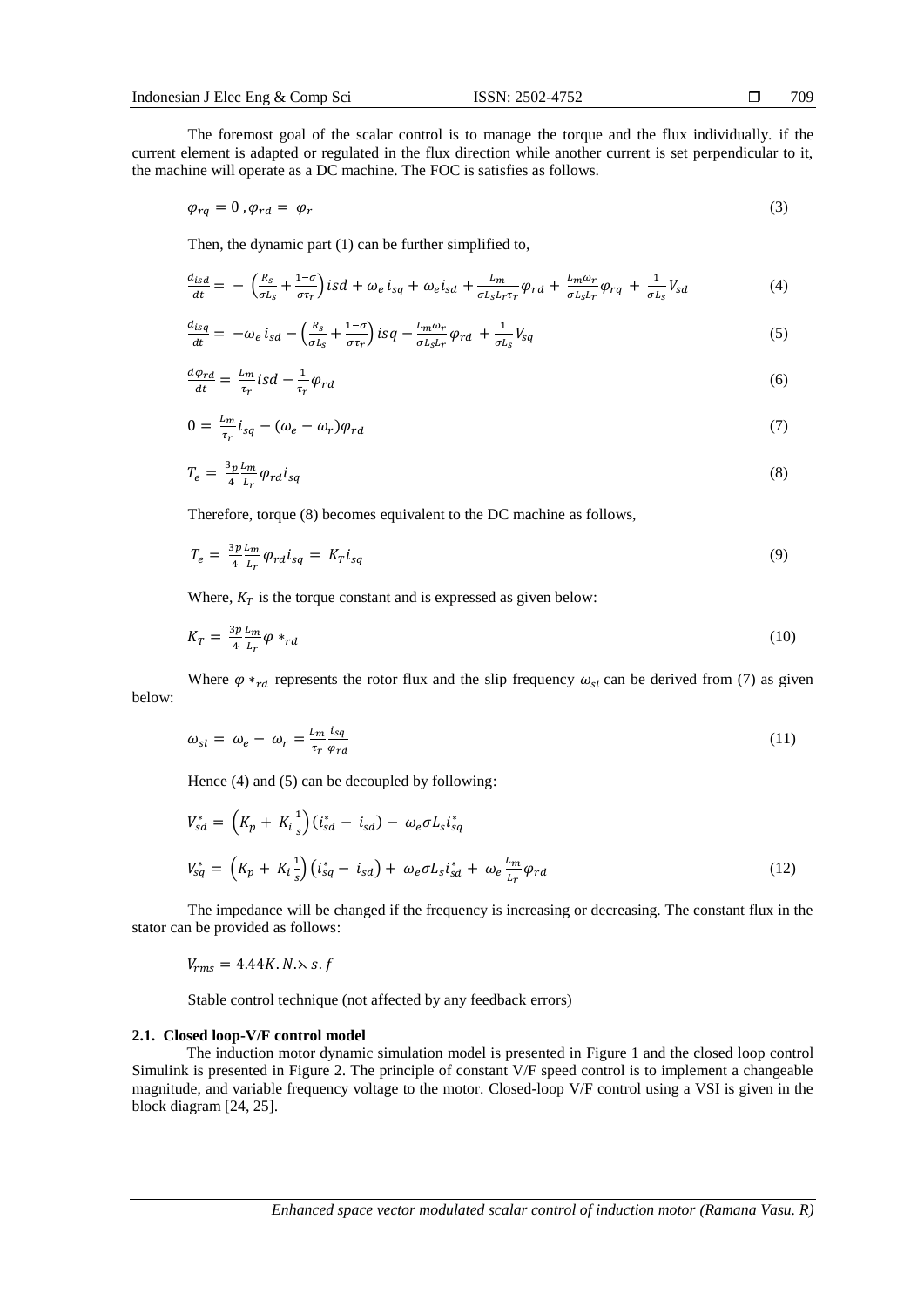

Figure 1. Induction motor dynamic model simulink circuit



Figure 2. Closed-loop V/Hz constant control

## **3. RESULTS AND DISCUSSION**

The response of speed torque and current are simulated and resulted are captured. Fluke 434 power quality analyzer is connected to the inverter O/P to measure the power quality. Unfiltered voltage and current were captured and it was observed that at reduced frequency power factor is reduced. The machine was operated from zero to maximum speed to confirm the flux level. As the modulation index of the frequency converter is directly proportional to the voltage amplitude, so we can state that the RPM/f ratio is scaled to v/f ratio which is constant and shown in the above Table 1.

At frequency 50.58 HZ the power factor was 0.96 lag. While frequency coming down the power factor also decreasing and below 25 Hz the Pf was 0.76 lag and during starting the power factor was 0.34 lag. Operating procedure of vfd is given. Hence, the *V-f* relation is adequate, the motor speed response is also improved as shown in Figure 3. First, ensure all pre request are met (Tools&tackles, manpower, etc.). Energize the DC regulated power supply to the inverter. Switch on the single-phase power supply (240V AC) to the isolated power supply unit. Keep potentiometer to minimum position. Ensure Motor shaft feedback given to microcontroller. The torque is normalized with respect to the nominal torque value. The actual torque response for a given frequency along with the voltage calculated to the *V*/ƒ relation is shown in Figure 4.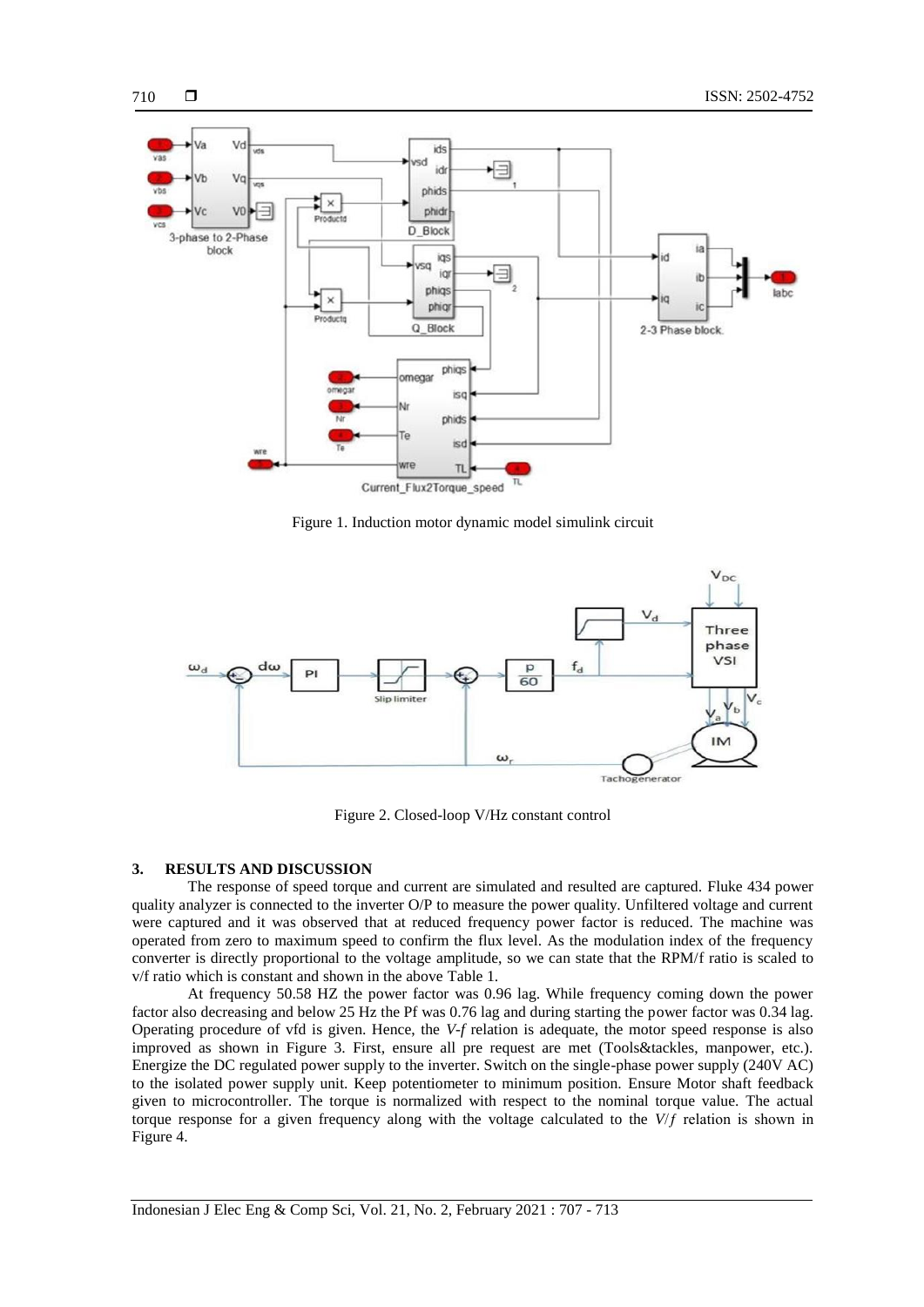Table 1. Motor characteristics at different speed

| $S1$ . No. | RPM    | Power Frequency (Hz) | <b>RPM/f Ratio</b> |
|------------|--------|----------------------|--------------------|
|            | 720.74 | 50.5                 | 14.26              |
|            | 607.09 | 42.03                | 14.44              |
|            | 496    | 36.3                 | 13.66              |



Figure 3. Speed response



Figure 4. Torque response

Through the starting of the motor and load torque increase. Speed increases while motor torque is greater than load torque. After having reached its maximum value, motor torque decreases as speed keeps increasing and the obtained current response is shown in Figure 5(a) and Figure 5(b). The Hardware of VFD Controller is given in Figure 6. Switch on the power supply to micro controller. Release the loading unit to zero value (N-M). Slowly increase the potentiometer position and observe motor start rotating. Measure the Motor speed conditionally with taco generator. Note the various parameters in power quality analyzer (frequency, power factor, THD, voltage current&etc). Increase the potentiometer to maximum position and note down the motor attains full speed. Observe any abnormalities in the controller circuit and motor running smoothly. Apply the break on the motor in step and note down the motor speed and current with torque value of 10 N-M. Observe the motor current, voltage, frequency, speed, etc. Allow the drive to operate 10 minutes and observe drive and motor is operating normal. Reduce the potentiometer in step and note down the all the parameters (speed, frequency, power factor, voltage, current etc).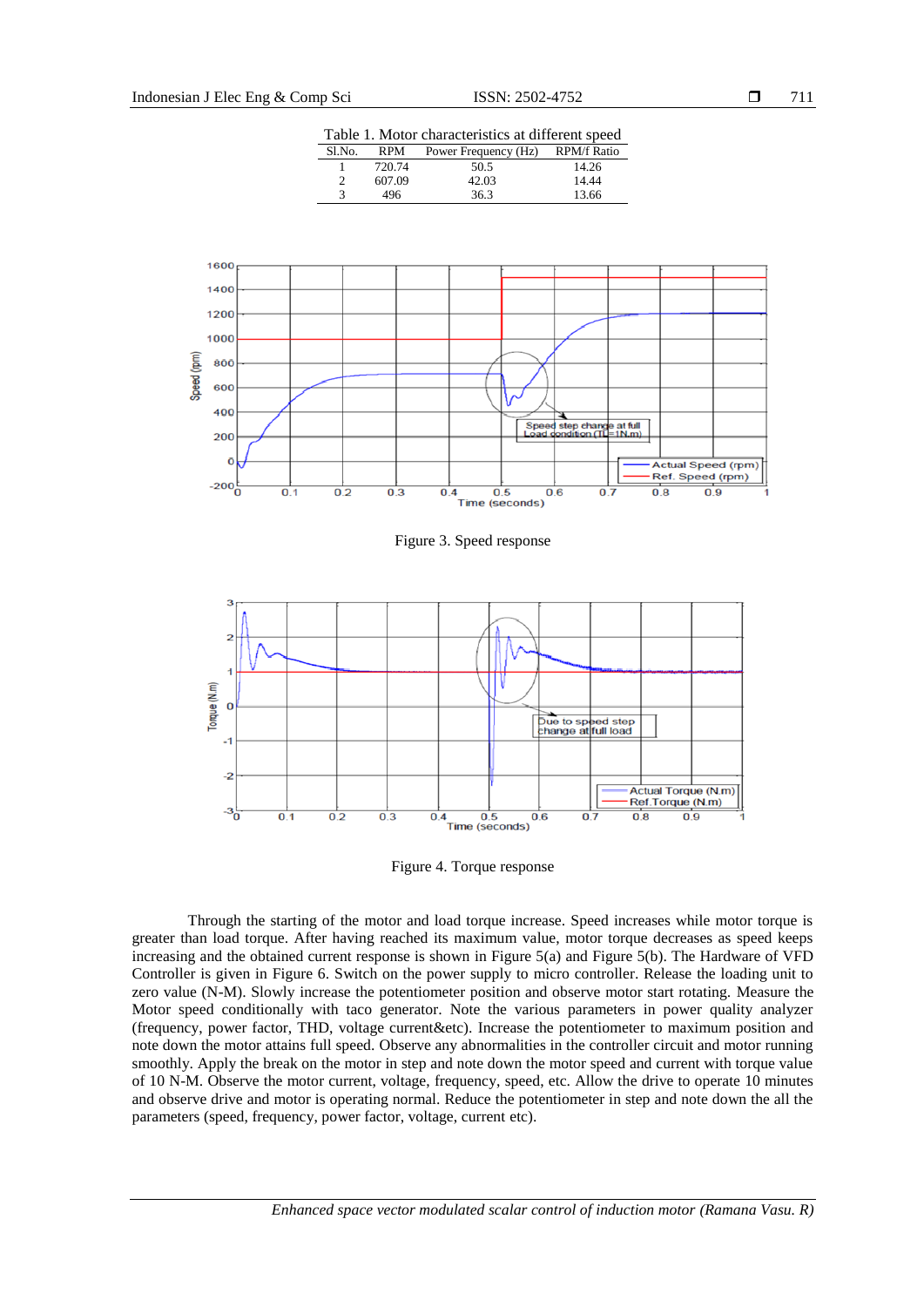

Figure 5. Current response



Figure 6. Hardware setup of VFD controller

Bring the potentiometer zero position and ensure motor comes to rest. Switch off the drive controller power supply, Inverter power supply, revert back the system to normal.

#### **4. CONCLUSION**

The performance of the scalar mode controller is compared with that of the classical PI controller. The simulation results show that the designed scalar mode controller realizes an excellent dynamic behaviour of the motor during sudden variations with a fast settling time. It shows that the recommended control plan functions relatively prominent. Finally, the speed tracking objective is obtained following changes in the load torque and other parameters. The predicted speed includes ripples due to variation of current and speed